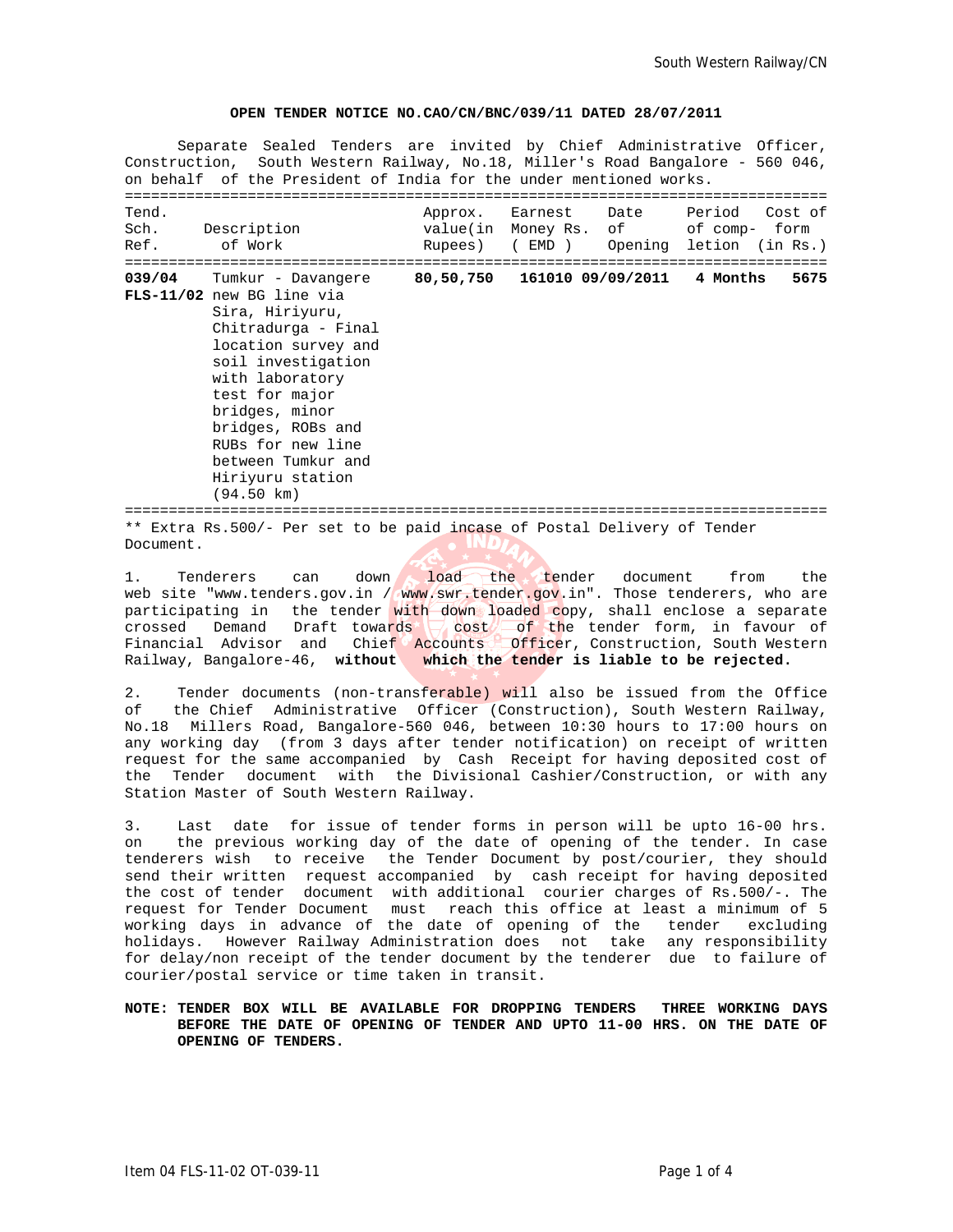The Railway does not own any responsibility for any alteration/omission in the contents of tender document while downloading from the web site or otherwise. No claims on this account will be entertained. The Administration will also not own any responsibility if the web site is not opened for down loading the tender document due to any technical snag in the server of the web site.

4. The Tender documents for the above works will be received and opened simultaneously in the Office of the Chief Administrative Officer (Construction), South Western Railway, Bangalore Cantonment-560046 and Deputy Chief Engineer (Construction), South Western Railway, Hubli-580023 and Deputy Chief Engineer (Construction), South Western Railway, Yadavagiri, Mysore-570020 on the same date and timings. Tender documents duly filled in will be received upto 11-00 hours on the date of opening and will be opened on the same day at 11-30 hours. Tenders can also be accepted by post if received before expiry of time of receipt of tender document. However, Railway will not own any responsibility for delay in postal transit. After the opening of the tender the rates will be read out openly in the presence of Tenderers or their authorised representatives present at the time of opening of the tender. **Any tender received in person/By post after 11-00 hrs. will not be opened and such tenders will not be considered for evaluation purpose.**

5. If the opening date happens to be a holiday, the tenders will be received and opened on the next working day at the same time. However, there will not be any change in last date of issue of tender document on this account.

# 6. **Railway reserves the right to summarily reject the late/delayed tender offers received through Post/person after the time of closing of receipt of tender document.**

7.(a) The Earnest Money should be in cash or in the form of deposit receipts, pay orders or demand drafts executed by State Bank of India or any of the Nationalised banks or by a Reserve Bank approved scheduled banks.

7(b) The EMD amount to be deposited along with the tender form should be in favour of Financial Advisor and Chief Accounts Officer, Construction, South Western Railway, 18, Millers Road, Bangalore-560046 payable at Bangalore. In case FDR issued is in favour of tenderer" in whose name "tender document" is issued, the FDR may have to be pledged in favour of Financial Adviser and Chief Accounts Officer, Construction, South Western Railway, Bangalore-560046. If the FDR is not in favour of Financial Adviser and Chief Accounts Officer, Construction, South Western Railway, Bangalore- 560046 or not pledged as detailed above, the tender submitted will be termed as invalid tender. FDR submitted should not be in favour other than "person/firms" in whose name tender form is issued. EMD in the form of Bank Guarantee is not acceptable and tender document submitted along with Bank Guarantee as EMD will be treated as invalid tender. **Offers received without valid EMD shall be summarily rejected.**

8. Railway reserves the right to cancel the tender without assigning any reason there to.

9. Tenders can be submitted in the name of individual / partnership firm / joint venture / consortium / MOU etc., as per the stipulations given in the Additional Instruction to Tenderers in tender document.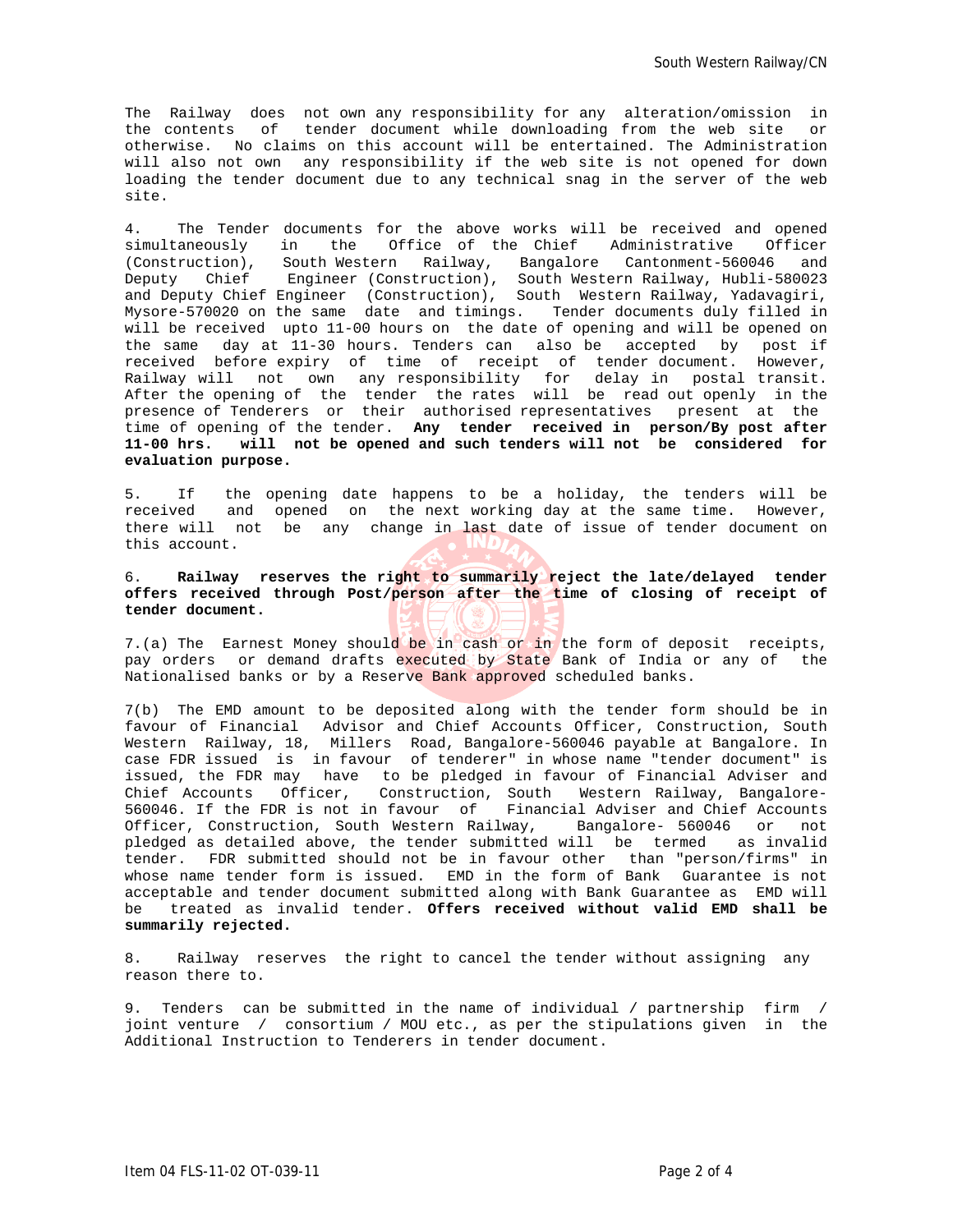### 10. **ELIGIBILITY CRITERIA FOR WORKS COSTING ABOVE RS.50.00 LAKHS**

Tenderers should satisfy the following Eligibility Criteria.

| 10.1 Should have physically completed<br>within qualifying period i.e., the<br>last three financial years and<br>current financial year | Atleast one similar nature of work<br>for a minimum value of 35% of the<br>Advertised tender value. The experience<br>certificate is to be attached to the<br>Tender document as per proforma enclosed.                                                     |
|-----------------------------------------------------------------------------------------------------------------------------------------|-------------------------------------------------------------------------------------------------------------------------------------------------------------------------------------------------------------------------------------------------------------|
| 10.2 Total contract amount received during<br>the last 3 financial years and in the<br>current financial year                           | Should be a minimum of 150% of the Adver-<br>tised tender value. The certificate<br>(attested) from the employer/client,<br>audited balance sheet duly certified<br>by the Chartered Accountant etc., is to be<br>enclosed along with the tender documents. |
|                                                                                                                                         |                                                                                                                                                                                                                                                             |

### **NOTES:**

- 1) *For evaluating tenderers' eligibility with regard to his financial capability, the Railways will examine the overall financial soundness of the tenderers based upon the volume of work handled, turnover, balance sheet, IT returns etc., Hence tenderers shall submit relevant details of previous work done, turnover, balance sheet etc., to evaluate the financial soundness of the tenderer.*
- 2) *For evaluating tenderer's eligibility with regard to work experience, he shall furnish relevant certificates and details of the physically completed work. The certificate of experience shall be in the proforma shown as INST-1 in the tender. The total value of similar nature of works completed during the qualifying period, in terms of the Final bill amount, and not the payments received within qualifying period alone, will be considered. In case, final bill of similar nature of work has not been passed and final measurements have not been recorded, the paid amount including statutory deductions (i.e., last CC bill amount) will be considered. However, if the final measurements have been recorded and work has been completed but variation has not been sanctioned, original agreement value or last sanctioned agreement value or the last CC bill amount, whichever is lower, will be considered for judging eligibility.*
- 3) *In case of completed composite works involving the specific work/s called for in this tender, even separate completed work/s of required value will be considered for evaluating the eligibility criteria as specified.*

11(a). In support of eligibility condition No. 10.2 and note(1) above, the tenderer shall submit attested copy of certificate from the employer/client or audited balance sheet certified by the Chartered Accountant or attested copy of ITCC. The contractual amount shown in the ITCC certificates for the years prior to three years apart from current year will not be taken into account while calculating total contract amounts received by the tenderer. 11(b). The certificate to satisfy similar work covered in para 10.1 and note(2) above should be signed by an officer not lower than Jr. Administrative grade or equivalent grade in the Govt. of India/State Government/ PSUs/Government Universities Tenderer shall enclose attested

certificate copies along with the tender.